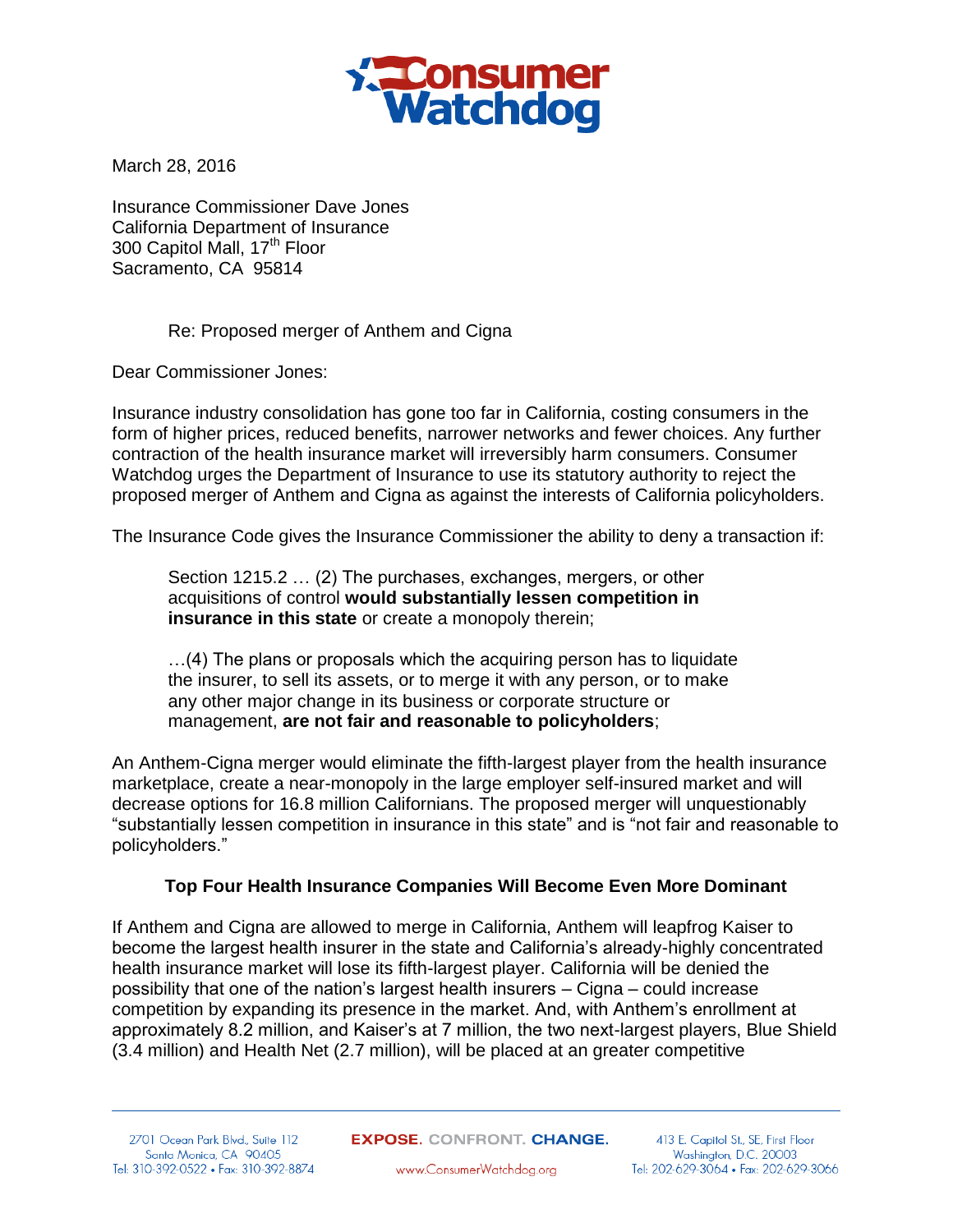disadvantage.<sup>1</sup> Even without the merger, the top four insurers control 83% of the commercial market. $2$ 

# **Self-Insured Large Employers Will Have Less Options, Higher Prices**

Large employers that self-insure account for nearly 20 percent, or 6.4 million, of insured Californians. Anthem and Cigna currently control nearly equal portions of this market, also called Administrative Services Only, administering plans that employers fund. An Anthem and Cigna merger would double Anthem's share of the self-insured market to 61 percent – or 3.9 million people. Prices will inevitably go up for this group of employers whose ability to shop around for competitive prices will be cut in half.

# **Nine California Regions – Population 16.5 Million – Are Among Nation's Hardest-Hit If Merger Is Approved**

An American Medical Association (AMA) study of health insurance enrollment data uses the U.S. Department of Justice (USDOJ)/ Federal Trade Commission (FTC) Horizontal Merger Guidelines to identify markets where an Anthem-Cigna merger would enhance market power and reduce competition in the commercial market.

The USDOJ/FTC guidelines identify a merger that enhances market power as "likely to encourage one or more firms to raise price, reduce output, diminish innovation, or otherwise harm customers as a result of diminished competitive constraints or incentives." Outcomes can also include "reduced product quality, reduced product variety, [or] reduced service" and "may also make it more likely that the merged entity can profitably and effectively engage in exclusionary conduct."<sup>3</sup>

The AMA report identifies 9 California metropolitan areas as among the hardest hit in the nation, where the USDOJ/FTC guidelines conclude that the merger is likely to enhance market power. 16.8 million Californians live in these areas.<sup>4</sup> Just 14 states will see such a significant impact. The merger would potentially enhance market power in an additional 6 California metropolitan areas. Combined, the 15 metro areas are home to 33.3 million people and include every significant population center in California, except portions of the Central Valley.

Metropolitan areas where Anthem-Cigna merger will likely enhance market power (in order of impact):

1) Santa Cruz-Watsonville

 $\overline{a}$ 

- 2) Santa Ana-Anaheim-Irvine
- 3) Santa Barbara-Santa Maria

<https://www.bea.gov/regional/docs/msalist.cfm#C>

<sup>1</sup> December 2014 enrollment data. California Healthcare Foundation, "California Health Care Almanac," [http://www.chcf.org/~/media/MEDIA%20LIBRARY%20Files/PDF/PDF%20Q/PDF%20QRGHealthInsurers](http://www.chcf.org/~/media/MEDIA%20LIBRARY%20Files/PDF/PDF%20Q/PDF%20QRGHealthInsurersEnrollment2016.pdf) [Enrollment2016.pdf](http://www.chcf.org/~/media/MEDIA%20LIBRARY%20Files/PDF/PDF%20Q/PDF%20QRGHealthInsurersEnrollment2016.pdf)

 $2$  December 2013 enrollment data. California Healthcare Foundation, "California Health Care Almanac," <http://www.chcf.org/publications/2015/02/data-viz-health-plans>

 $3$  U.S. Department of Justice and the Federal Trade Commission, "Horizontal Merger Guidelines," August 2010. <u>https://www.ftc.gov/sites/default/files/attachments/merger-review/100819hmg.pdf</u><br><sup>4</sup> Bureau of Economic Analysis, Metropolitan Statistical Areas.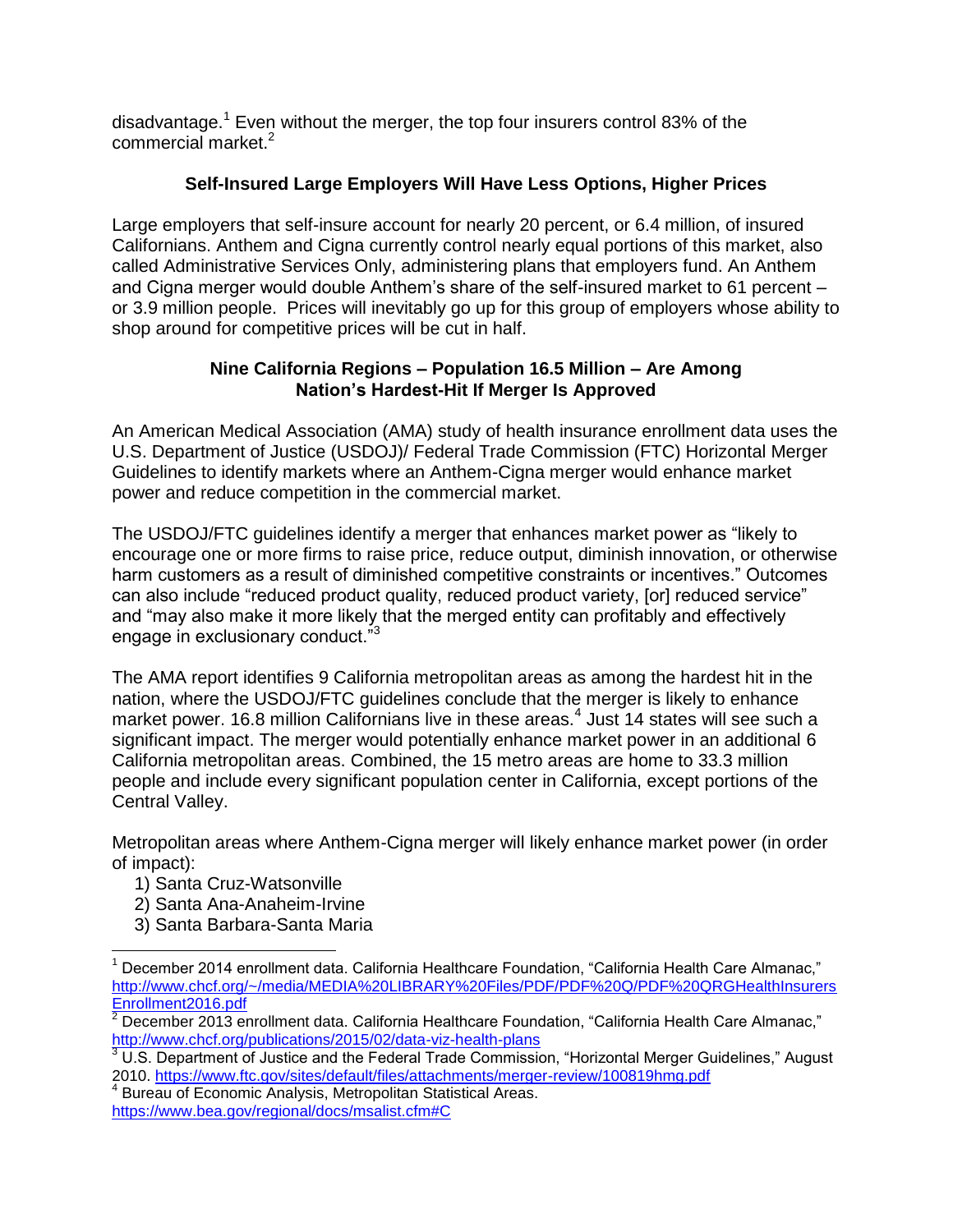- 4) Salinas
- 5) Oxnard-Thousand Oaks-Ventura
- 6) Los Angeles-Long Beach-Glendale
- 7) Bakersfield
- 8) El Centro
- 9) Modesto

Metropolitan areas where Anthem-Cigna merger will potentially enhance market power (in order of impact):

- 10) San Jose-Sunnyvale-Santa Clara
- 11) San Diego-Carlsbad-San Marcos
- 12) San Francisco-San Mateo-Redwood City
- 13) Riverside-San Bernardino-Ontario
- 14) Oakland-Fremont-Hayward
- 15) Sacramento-Arden-Arcade-Roseville

Since the AMA's study is based on 2013 enrollment data, we can only assume two years of increasing consolidation has made the situation worse, not better, for Californians.

California cannot exact enough promises or impose enough conditions to protect consumers from the higher prices, lower benefits, reduced choice and compromised services that are inevitable with another tightening of the market.

The only way to prevent irreversible harm to California policyholders is to reject the Anthem-Cigna merger outright. However, in the event that the Department chooses to approve the merger, we offer the following undertakings as a minimum level of consumer protection from the inevitable reduction of competition in California.

#### Undertakings

#### *Unreasonable Rates & Wall Street*

Anthem is responsible for at least \$145 million in rate hikes that were deemed unreasonable by CDI or DMHC since 2013. As you know, California regulators have no authority to reject an excessive or unjustified rate increase. At the same time, Anthem Blue Cross has transferred more than \$5.4 billion in dividends to its parent company since the 2004 Wellpoint/Anthem merger.<sup>5</sup> It is neither "fair" nor "reasonable" to continue sending profits out of state while imposing rate hikes on California policyholders, let alone unreasonable rate hikes Anthem refuses to be accountable for.

- Anthem should commit to not implementing rate hikes that regulators find to be unreasonable.
- Anthem should be prohibited from upstreaming profits to its parent company while at the same time increasing premiums on California policyholders.

 5 Anthem Annual Reports through 2014 and *Los Angeles Times*, "As Anthem Blue Cross sends profit to WellPoint, it plans hefty rate hikes for Californians," February 23, 2010. <http://ir.antheminc.com/phoenix.zhtml?c=130104&p=irol-reportsannual> <http://articles.latimes.com/2010/feb/23/business/la-fi-anthem-cash23-2010feb23>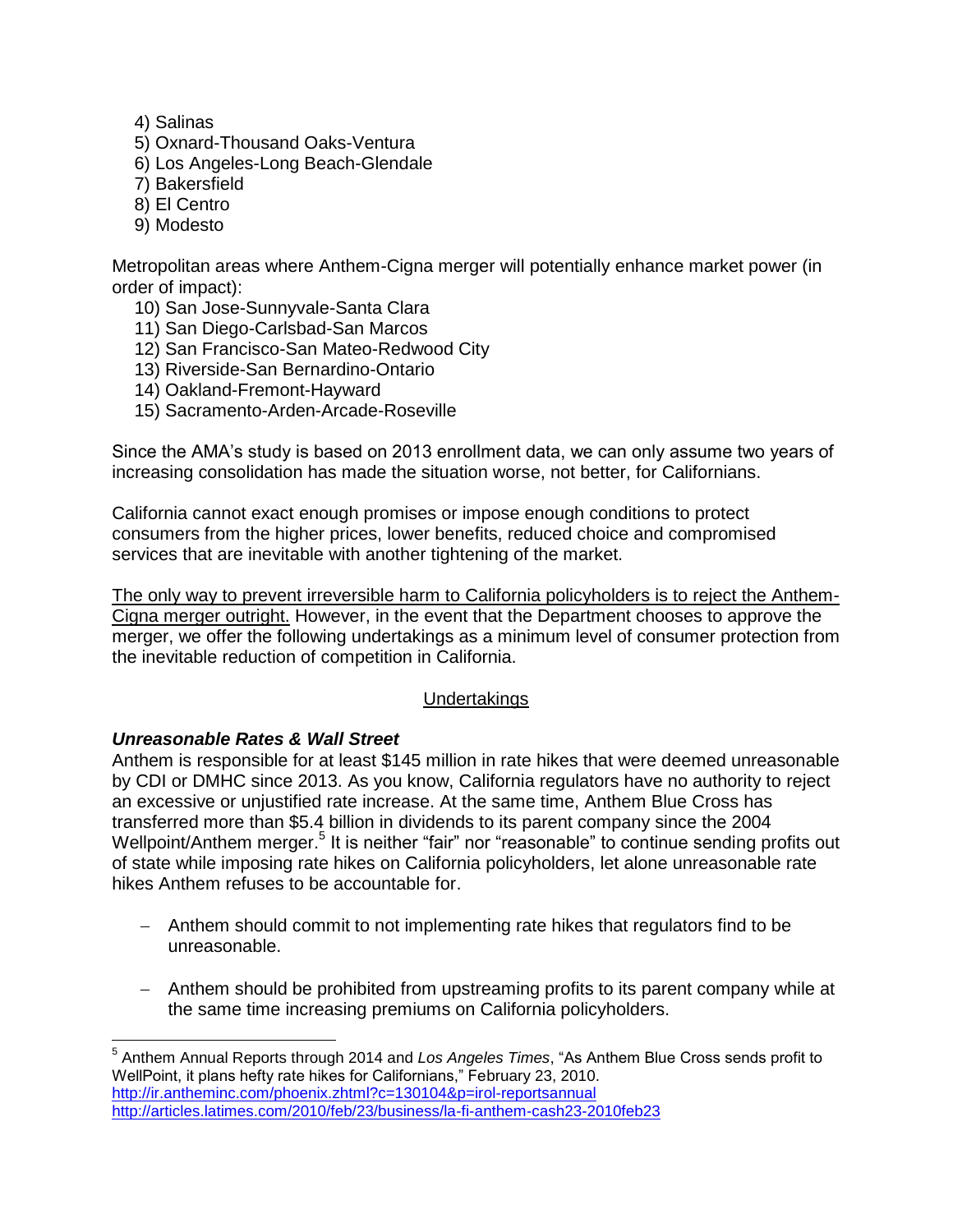- Anthem should be required to disclose details of any administrative services payments to its parent company out of state, to allow the public to gauge whether such payments are made at fair rates or are inflated to hide upstreaming of California policyholder money to shareholders.

## *Executive Compensation*

Anthem has a poor track record in California when it comes to mergers.

When Anthem and Wellpoint proposed to merge in 2004, WellPoint executives tried to walk away with \$600 million from the deal. The Department of Insurance under then-Commissioner Garamendi blocked the merger, eventually approving it only after Anthem agreed to concessions including: reduced executive compensation, restrictions on underwriting practices, donations of \$265 million to California state health programs, and an agreement that Blue Cross Life & Health customers would not pay for the merger through higher rates.

Even with a reduced compensation package, it was reported that WellPoint CEO Leonard Schaeffer and other executives received \$265 million, and Anthem CEO Larry Glasscock was rewarded with a \$42.5 million bonus for closing the deal. Anthem has also transferred more than \$5.4 billion in dividends out of state as of December 2014.

In the Department's approval of the Health Net-Centene merger deal we were pleased that California policyholders will not be held responsible for executive bonuses, but troubled that severance payments in connection with the deal could still be billed to Californians. California policyholders should bear no part of the cost of an Anthem-Cigna merger, including departures required by any re-organization of the executive suite.

 Anthem should be prohibited from removing reserves from California or otherwise requiring California policyholders to pay for severance, retention or other compensation packages for executives in connection with the merger.

#### *Networks*

 $\overline{a}$ 

A Robert Wood Johnson Foundation/ Leonard Davis Institute of Health Economics study recently found that provider networks on Covered California are among the narrowest in the nation, with 75% of exchange plan networks including 25% or less of a region's doctors.<sup>6</sup> Network size has been shrinking outside the exchange as well.

Multiple insurers have misled California consumers about network size and composition, and Anthem has been one of the worst offenders in provider directory errors and misrepresentations. Anthem's indifference even affected its most vulnerable members, with inaccurate Medi-Cal managed care provider directories highlighted in a June 2015 review

<sup>&</sup>lt;sup>6</sup> Robert Wood Johnson Foundation, Leonard Davis Institute of Health Economics, "State Variation in Narrow Networks on the ACA Marketplaces," August 2015. [http://ldi.upenn.edu/sites/default/files/rte/state](http://ldi.upenn.edu/sites/default/files/rte/state-narrow-networks.pdf)[narrow-networks.pdf](http://ldi.upenn.edu/sites/default/files/rte/state-narrow-networks.pdf)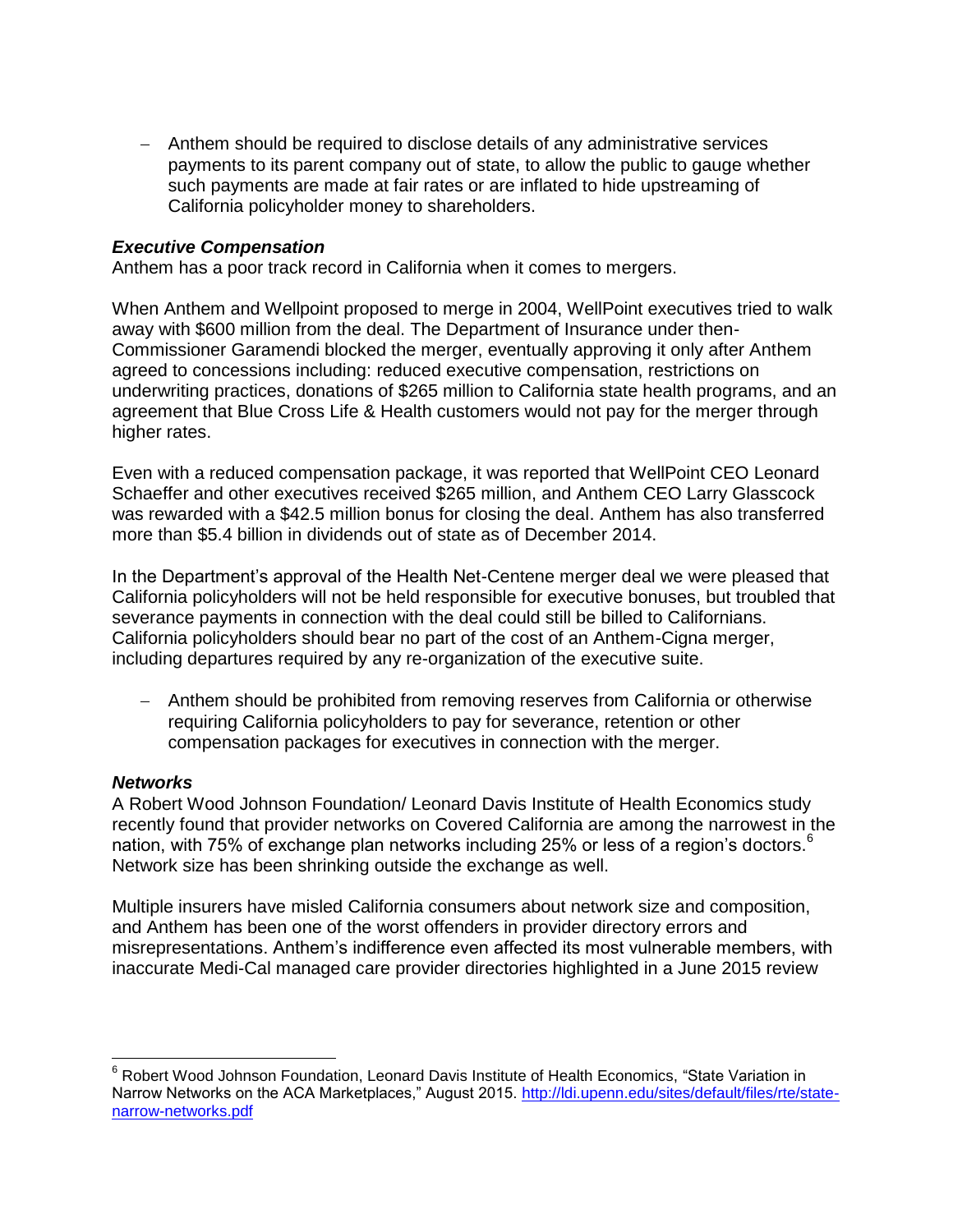by the California State Auditor.<sup>7</sup> Anthem Blue Cross of Fresno County was found to have the highest rate of inaccurate provider information of Medi-Cal plans studied. A DMHC audit resulted in a \$250,000 fine, and CDI implemented new network regulations.

Cigna has claimed that the merger will increase consumer access to an "enhanced" or "premier" network of hospitals, doctors and other providers. Yet nothing in Anthem's pitch to Wall Street investors identifies better networks or network expansion as a goal or outcome of the merger.<sup>8</sup> Instead, Anthem's investor pitch identifies "network efficiencies" as a key factor in \$2 billion in anticipated cost-cutting annually under the merger. From the presentation:

# **Identifiable and Achievable Synergies**



- Administrative structure
- **Operational efficiencies**
- Network efficiencies and medical management
- Leverage Cigna Specialty capabilities across Anthem
- Unique capabilities to serve growing Dual Eligible population
- Expected PBM synergies have not been included

Anthem should be required to resolve its network problems, not make them worse, as a condition of any merger approval.

- Anthem should immediately submit its provider networks to review for compliance with Department of Insurance network adequacy regulations.
- Anthem should commit to improving network size and composition for all plans that give customers access to less than 50% of providers in the area.

# *Public Accountability*

 $\overline{a}$ 

 Anthem's filings with the Department of Insurance to prove its compliance with these undertakings should be public documents. Grants of confidentiality should only be allowed sparingly, with explanation of the sensitive nature of the withheld documents, if at all.

 $7$  California Department of Health Care Services, "Improved Monitoring of Medi-Cal Managed Care Health Plans Is Necessary to Better Ensure Access to Care," June 2015.

<https://www.auditor.ca.gov/pdfs/reports/2014-134.pdf><br><sup>8</sup> Apthem presentation to Well Street: "Apthem Ciano Anthem presentation to Wall Street: "Anthem-Cigna: A Compelling Combination," [www.consumerwatchdog.org/resources/anthem\\_presentation.pdf](http://www.consumerwatchdog.org/resources/anthem_presentation.pdf)